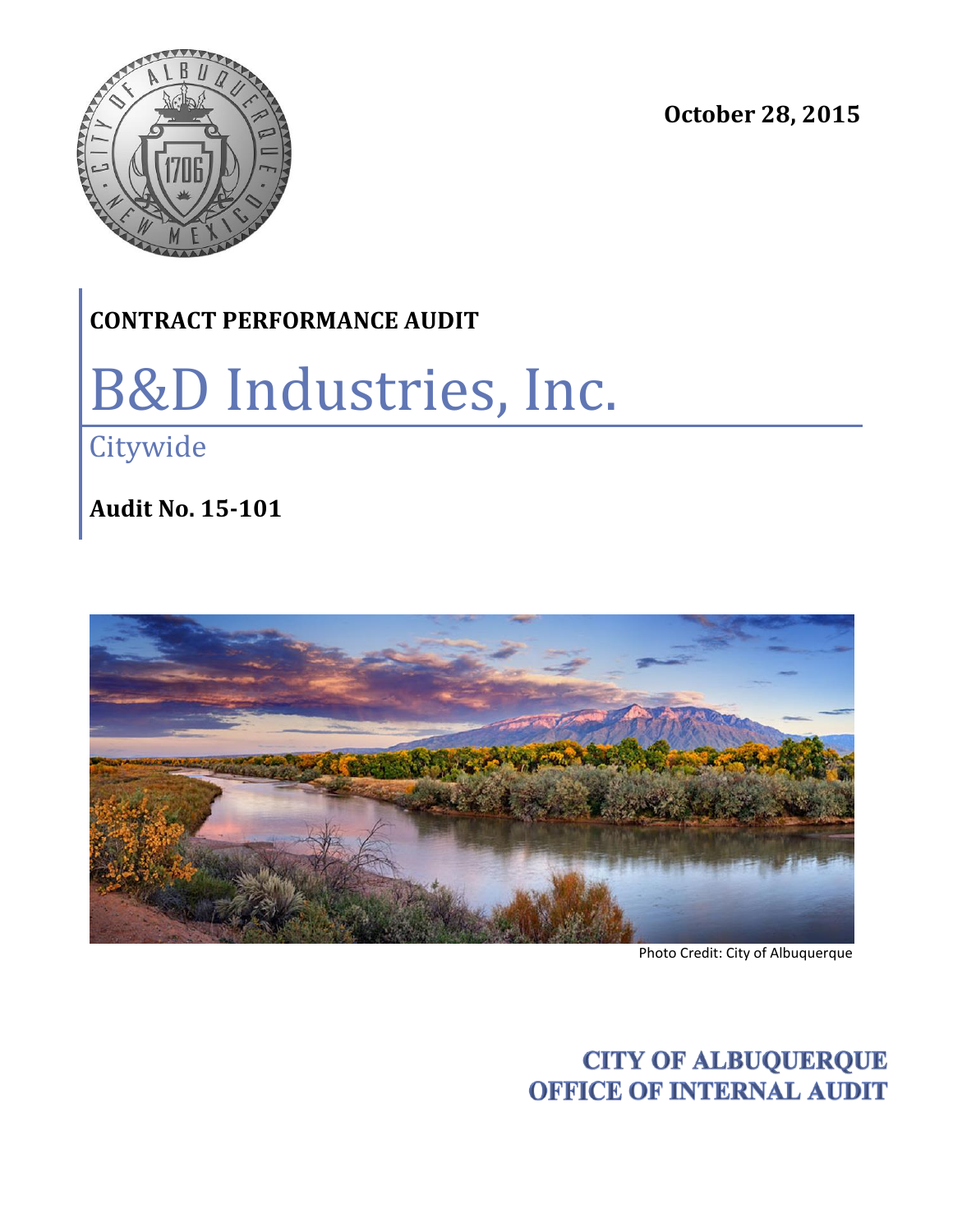#### CONTRACT PERFORMANCE AUDIT REPORT B&D INDUSTRIES, INC. CITYWIDE REPORT NO. 15-101

#### TABLE OF CONTENTS

#### PAGE NO.

| <b>Executive Summary</b> |                                                                                                       |   |  |
|--------------------------|-------------------------------------------------------------------------------------------------------|---|--|
|                          | Introduction                                                                                          |   |  |
| Findings:                |                                                                                                       |   |  |
| $\mathbf{1}$ .           | Contract Terms Should be Enforced.                                                                    | 2 |  |
| 2.                       | <b>B&amp;D</b> Employees have the Required Skills and Certifications<br>to Perform the Work Required. | 8 |  |
|                          | Conclusion                                                                                            |   |  |
|                          | Appendix A – Objectives, Scope, and Methodology                                                       |   |  |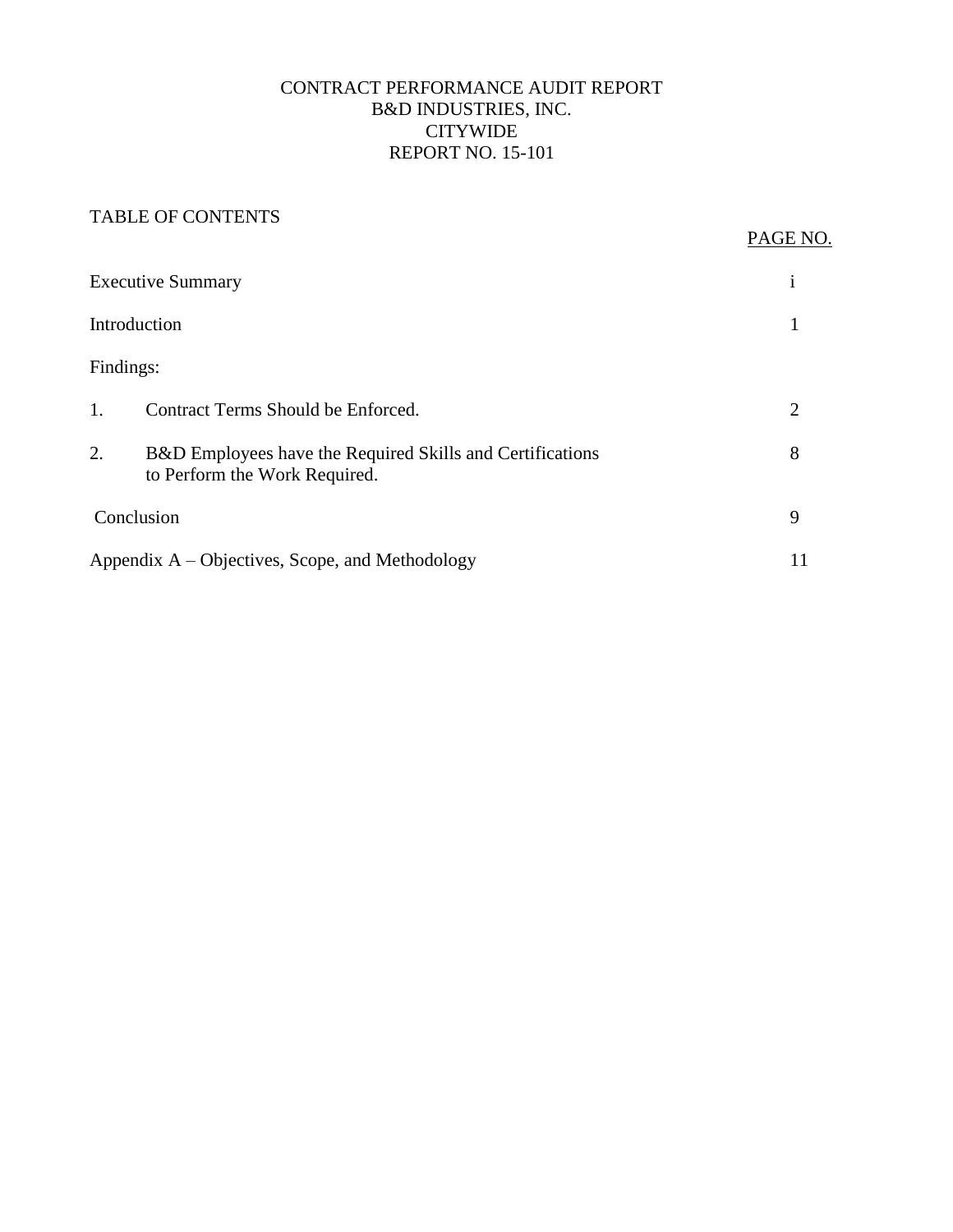## B&D Industries, Inc. Vendor Audit - City

Citywide **October 28, 2015** Audit #15-101

The purpose of this audit was to review and report on the City of Albuquerque's management of its contracts with B&D Industries, Inc. (B&D)

#### *Summary*

From July 1, 2010 to June 30, 2015 the City paid B&D more than \$16.4 million for work performed on all of its contracts; both individually bid projects and On-Call services. The City of Albuquerque's (City) management of the Electrical and HVAC On-Call Service contracts should be improved. City user departments accepted firm fixed-price quotes from B&D in place of cost estimates. The City user departments did not consistently issue Contract Release Orders (CRO) to B&D prior to the beginning of work. Invoices were missing documentation for materials used and pricing, support for labor charges, and City work order numbers. Subcontractors were used without the City's approval; and documentation of performance and material/labor bonds was not available. One hundred percent of the invoices sampled were missing at least one item required by the contracts. The City was overcharged \$23,936 on the invoices sampled and should request a refund from B&D.

*DFAS and DMD agree that additional improvements are needed to increase On-Call contract compliance. DFAS and DMD have taken steps to improve On-Call Contract language, and increase compliance by City departments.*

*Recommendations & Benefits*  $\bullet$   $\bullet$   $\bullet$ 

By enforcing contract requirements the City will be able to:

- Better manage its costs for On-Call services,
- Ensure that funds are properly encumbered by issuing CROs prior to work starting,
- Monitor the contracts more effectively,
- Mitigate risks associated with use of unauthorized subcontractors, and
- Ensure the invoices include accurate charges.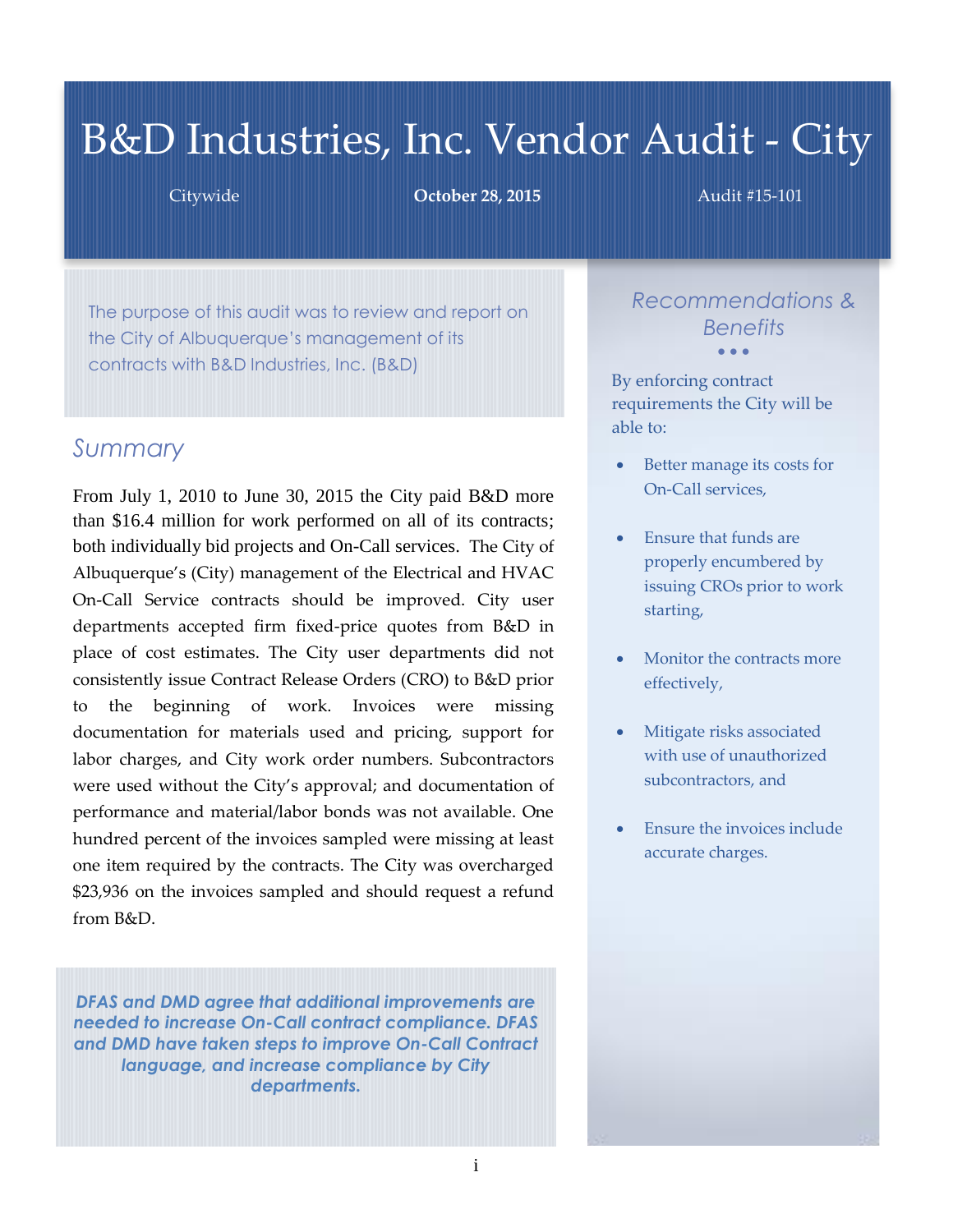

## City of Albuquerque

*Office of Internal Audit*

October 28, 2015

Accountability in Government Oversight Committee P.O. Box 1293 Albuquerque, New Mexico 87103

Audit: Contract Performance – City B&D Industries, Inc. Audit No. 15-101

#### **FINAL**

#### INTRODUCTION

The Office of Internal Audit (OIA) conducted a performance audit of contracts between B&D Industries, Inc. (B&D) and the City of Albuquerque (City). The audit was included in the approved fiscal year (FY) 2015 audit plan. The audit objectives, scope and methodology information can be found in **Appendix A**.

The City determined the best way to ensure reliable and timely response times to service requests for vital building functions was to develop On-Call contractor service pools for electrical, HVAC and plumbing services. At the time the audit began, in June 2014, B&D had five contracts in place with the City. The City paid B&D more than \$16,400,000 for work performed on all of its contracts from July 1, 2010 to June 30, 2015. The total amount paid to B&D includes payments for both On-Call contracts and other large, separately bid projects. This audit was limited to the City's Electrical and HVAC On-Call Service Contracts with B&D that were in force during FY2014.

The On-Call electrical contractor service pool performs routine and emergency electrical services at various municipal facilities. In addition to routine and emergency electrical services, the contractor service pool may be used for City electrical service improvement projects. In total, five contractors comprise the electrical contractor service pool. The City paid B&D \$530,985 for On-Call electrical services during FY2014.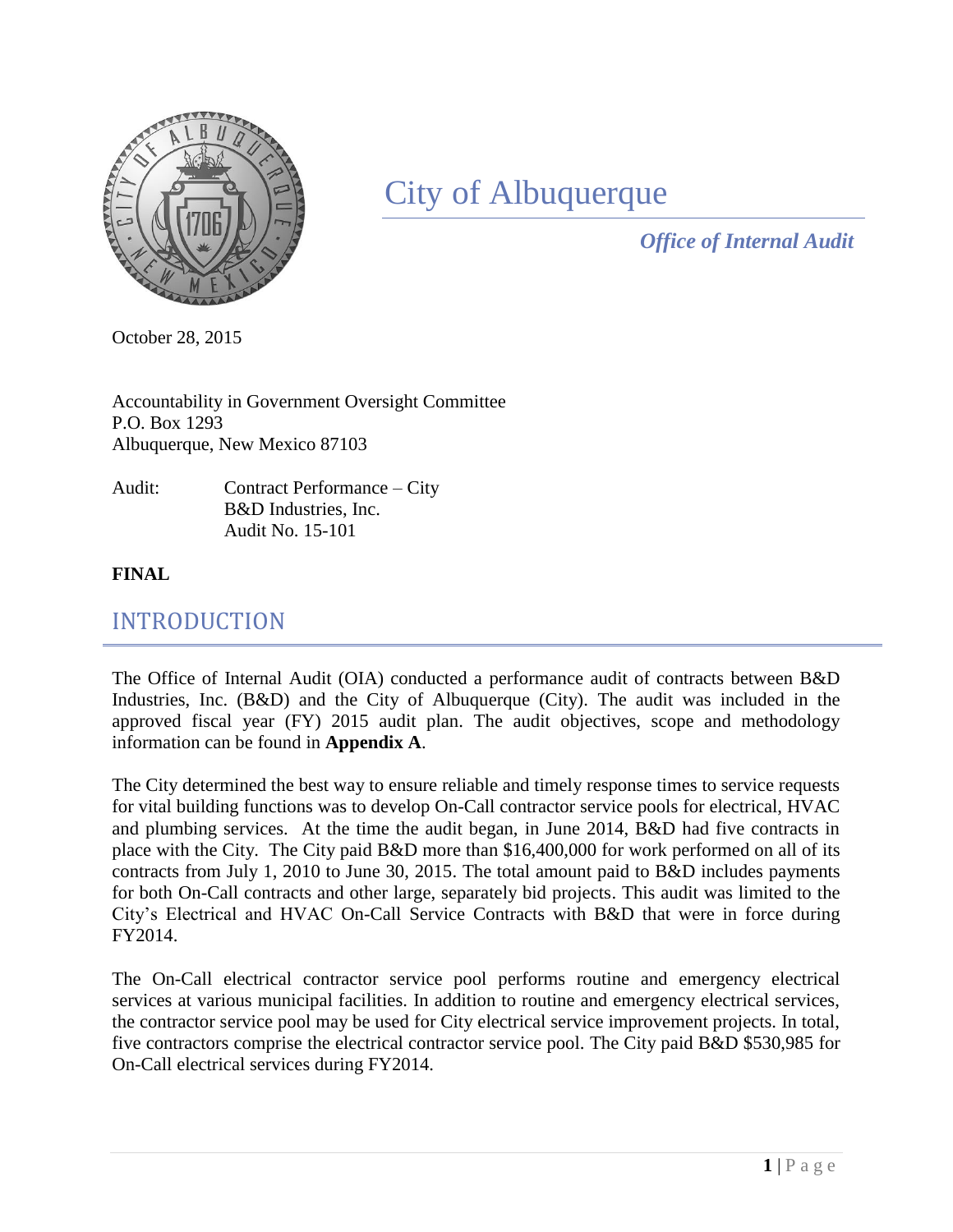The On-Call HVAC contractor service pool, like the electrical contractor service pool, performs routine and emergency HVAC services at various municipal facilities, and may be used for new City HVAC improvement projects. Six contractors were selected for the HVAC contractor service pool. The City paid B&D \$486,006 for On-Call HVAC services in FY2014.

#### FINDINGS

#### *The following findings concern areas that OIA believes could be improved by the implementation of the related recommendations.*

The findings in this report are based on random statistical samples of invoices paid during FY2014. The sample sizes were 22 invoices totaling \$157,061 for work performed under the Electrical Contract, and 22 invoices totaling \$23,726 for work performed under the HVAC Contract.

#### 1. CONTRACT TERMS SHOULD BE ENFORCED.

The Electrical and HVAC Contracts were available for use by any City department needing the services covered by the contracts. However, each contract included specific terms requiring compliance by both B&D and City staff. The Department of Finance and Administrative Services Purchasing Division (DFAS-Purchasing) and the Department of Municipal Development (DMD) worked collaboratively to develop the Request for Proposal (RFP) for Electrical On-Call Services, the Request for Bid (RFB) for HVAC On-Call Services, and on the resulting contracts. DMD personnel were familiar with the terms of the contracts, but other user departments were not. As a result, multiple requirements were overlooked or ignored.

#### **A. Contract Release Orders**

User departments issued Contract Release Orders (CRO) numbers after B&D began work on projects. CRO numbers were not provided to B&D timely, e.g. on or before the start of the project. The Electrical Contract requires B&D to obtain a CRO number prior to starting work on City projects. The HVAC contract states, "Contractor must request and be issued a contract release order (CRO) number by the requesting department or division prior to performing services, (excluding emergencies, after-hours and holidays)."

CROs were properly issued by the City on or before the indicated service start date for 10 of the 22 projects in the sample of Electrical invoices. For the remaining 12 projects, the CRO numbers were issued between 4 and 268 days after the service start dates.

CROs were properly issued by the City on or before the service start date for two of the twenty-two projects in the sample of HVAC invoices. For the remaining 20 projects, the CRO numbers were issued between 18 and 137 days after the service start dates.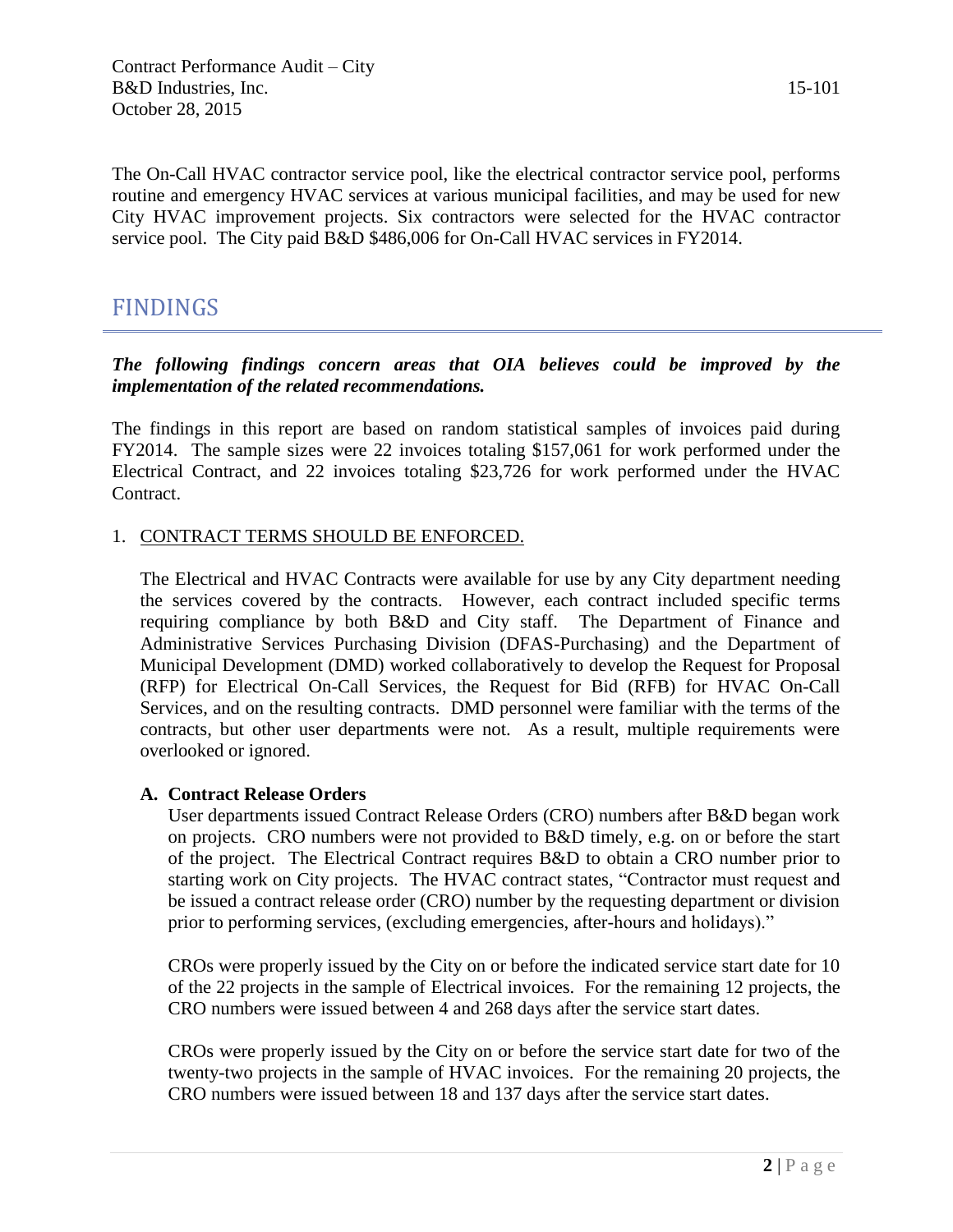Users issued some CRO numbers under the wrong contract in PeopleSoft. Users are required to select the correct contract when initiating a CRO. Approximately 30 percent of CROs in the initial sample were issued under an incorrect contract.

#### **B. Management of Contracts**

The RFP for the Electrical Contract states, "1.7 **Management of Contract:** The contract resulting from this RFP will be managed by the Department of Municipal Development, Facility and Energy Management Division." The Electrical Contract also states that invoices must be sent in duplicate to the City's Accounts Payable Division (A/P) and DMD. B&D did not consistently send invoices to DMD for electrical service; instead, invoices were sent to the requesting department and A/P.

Both Electrical and HVAC Contracts state that payment for services and materials is "contingent upon final inspection and acceptance by the requesting Department/Division." B&D was paid without providing evidence of the City's final inspection and acceptance of its work.

Although DMD was named as the Electrical Contract manager, it appears that DMD did not take an active role in managing work performed under the contract, except when work was requested directly by DMD staff. The RFB and HVAC contract state, "All service requests for work in DMD maintained facilities must be approved by the facilities official or his designee prior to commencement of work." The RFB includes an Appendix which lists the facilities maintained by DMD. Seventeen of the twenty-two HVAC projects in the sample were on DMD maintained facilities. Although the DMD Facilities Official said that the requests for work were submitted to him and approved, he did not document his pre-approval of the HVAC work.

#### **C. Quotes for Work**

The Electrical Contract states, "The Contractor will assess the situation/problem and provide a cost estimate. . . .All [maintenance and repairs] projects above two thousand dollars (\$2,000) inclusive of all parts, supplies, materials, labor, etc. will require quotes from the contractor pool." The Contract requires cost estimates for all new and rehabilitation electrical work.

The sample consisted of four invoices for maintenance and repairs, which were each under \$2,000. The remaining 18 invoices in the sample were new or rehabilitation work, which requires written cost estimates. Instead, B&D prepared firm fixed-price quotes for 11 of the new and rehabilitation projects included in the sample. The quotes for the projects ranged from \$465 to \$56,283 and the projects were invoiced at the full amount of the quotation, regardless of B&D's actual costs. This resulted in a net overcharge to the City of \$7,900.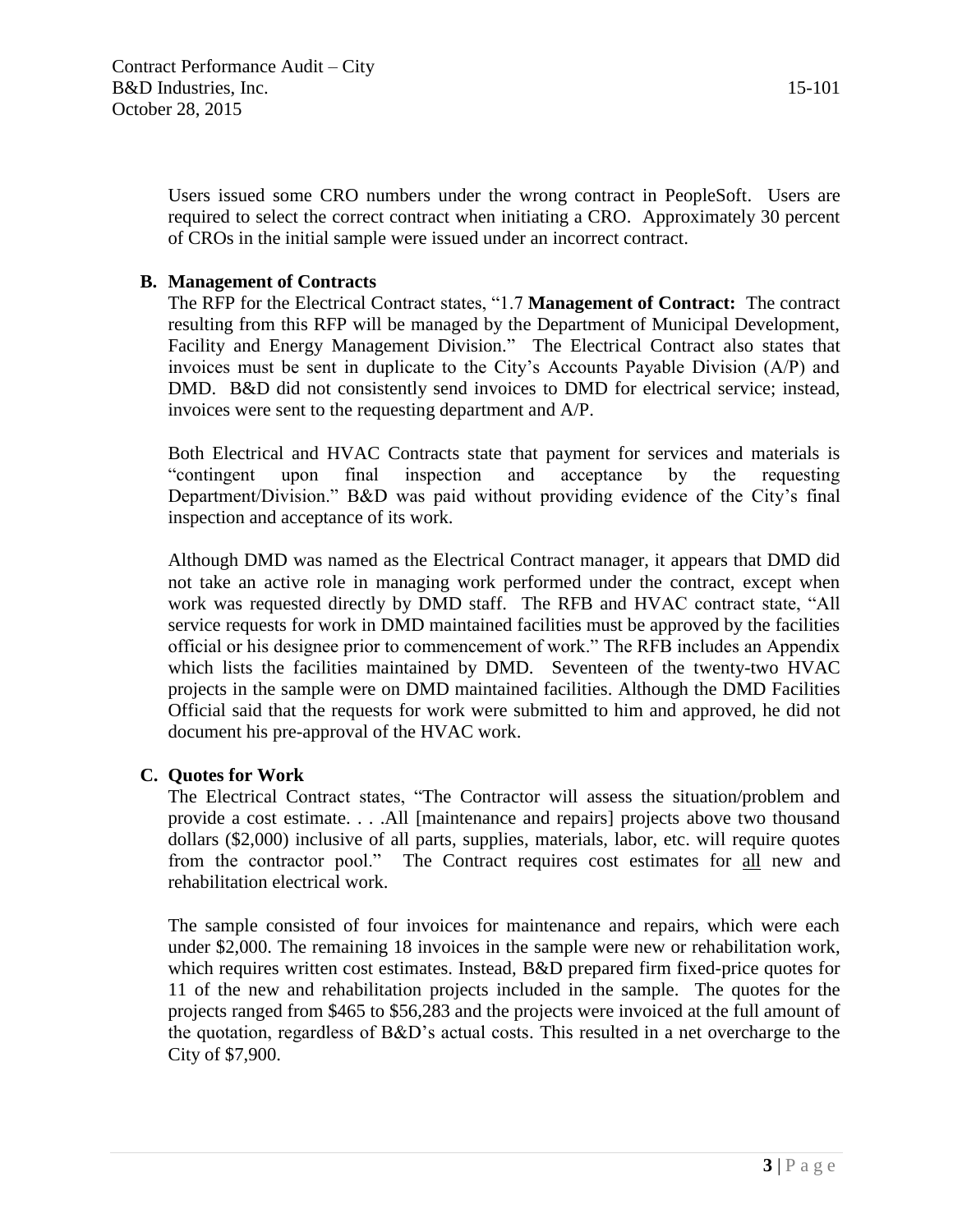Some City employees may use the terms "cost estimate" and "quote" interchangeably, but they are different within the context of the contract. A cost estimate is a ballpark figure, where the final actual cost may be higher or lower, or a cost estimate could be a not-to-exceed amount. A quote is a firm fixed-price amount. If the actual cost differs from the quote, the quote is still the amount paid, unless the customer and vendor renegotiate the price. The terms were not defined in the RFP or Electrical Contract. Defining contract terminology provides all parties the same understanding.

It is possible the City employee(s) requesting the service asked for a quote when they meant a cost estimate. However, B&D is expected to be knowledgeable of the contract requirements and should have provided cost estimates instead of quotes. The City user departments did not identify this non-compliance with the contract terms or the associated overcharges.

#### **D. Cost Estimates**

User departments did not request and approve costs estimates from B&D for the electrical and HVAC services. Services provided under B&D's contracts require cost estimates. The Electrical Contract states:

Upon determination by authorized personnel of the need for electrical services, the contractor will be contacted and informed of the work. The Contractor will assess the situation/problem and provide a cost estimate. The cost will have itemized labor, material, gross receipts and total estimated cost.

#### The HVAC Contract states:

Prior to performing requests for service, (excluding emergencies, after-hours and holidays) the contractor shall submit a written estimate including an itemization of material, labor and applicable taxes per contract price schedule for the proposed project, [to] an authorized representative of the department or division requesting service.

The City user departments could not provide evidence that cost estimates were requested or obtained for the projects in our sample. The only cost estimation documentation available was the quote documents on 11 electrical projects (see **C.** above). Three of the HVAC projects were excluded from the requirement to provide a cost estimate due to the work being requested and performed after-hours or in an emergency.

#### **E. Materials Pricing**

B&D's Electrical Contract requires pricing on materials to be trade-list **less** an 18 percent discount. B&D invoiced electrical materials at cost **plus** 18 percent. Other vendors in the Electrical On-Call Services pool complied with the contract terms and charged tradelist less the percentage they proposed in their response to the RFP. City user departments did not detect B&D's errors in invoicing the City for materials used on electrical work. Trade list prices, before discounts, should be the same from every vendor. Since B&D is not in compliance with the contract terms, the City cannot verify the cost of the materials.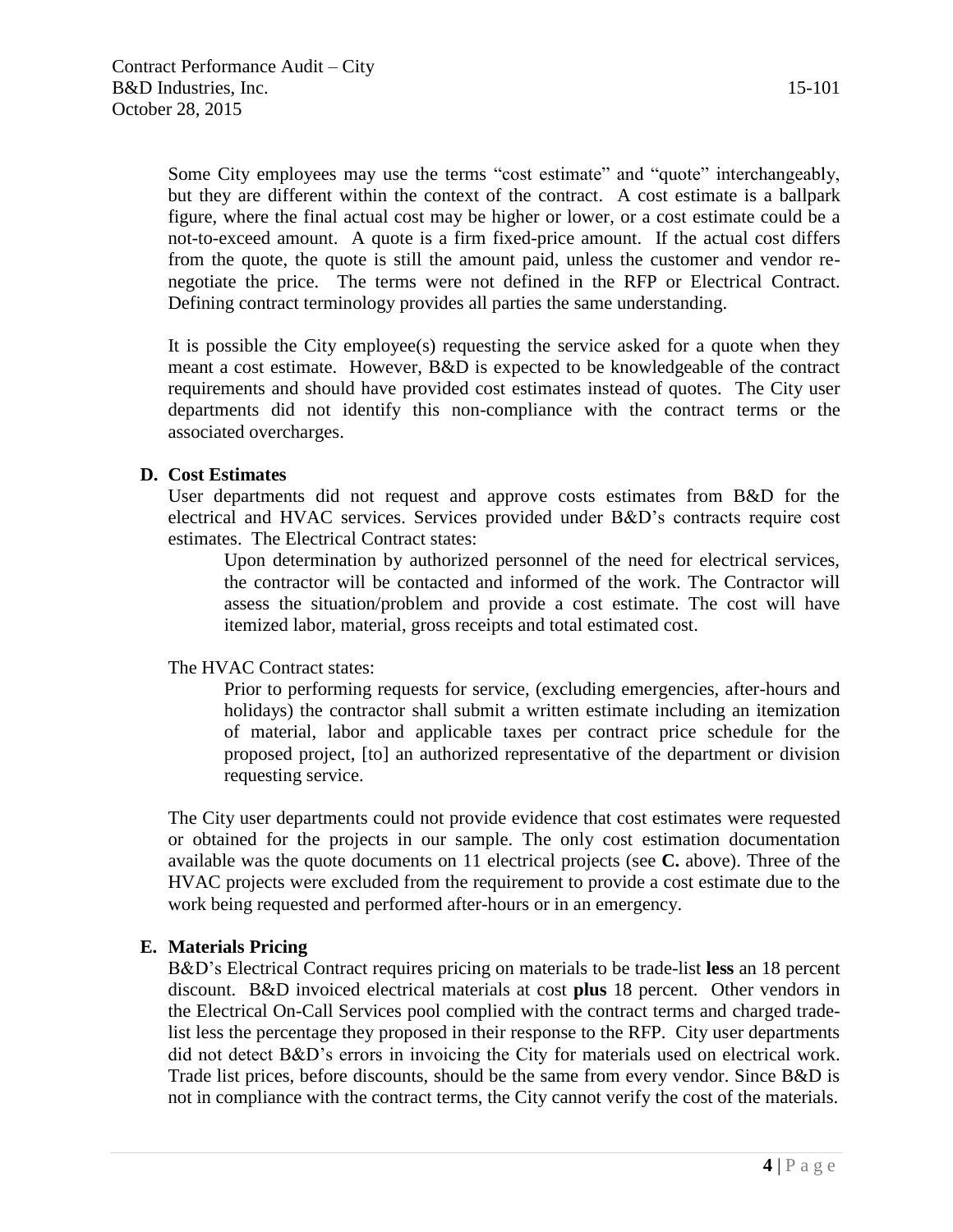#### **F. Project Management Costs**

The contracts do not mention Project Management time. The RFP and the RFB request information about the vendors' project management capabilities, but the contracts do not include a project manager labor classification. Sixteen of the twenty-two electrical invoices included project management labor charges, totaling \$3,593. The project management charges should be repaid by B&D. Nine of the twenty-two HVAC invoices also included project management labor charges, totaling \$579, which are also included in the totals discussed at **H.** below.

#### **G. Use of Subcontractors**

B&D used three subcontractors, on three projects in the Electrical Contract invoice sample, that were not included in the listing of subcontractors submitted with its original response to the RFP. The three subcontractors' work had a total cost of \$12,443. B&D only included information for its other divisions as potential subcontractors on the Subcontractor Listing Form. The RFP, section 2.1.5 states:

Each Offeror shall complete the Subcontractor Listing Form included in this proposal. The Offeror shall provide a list of all subcontractors that will perform work on this project. The Offeror may not change any of the listed subcontractors without the City's consent.

The work was performed for the Parks and Recreation Department (PRD). The PRD staff did not identify the contract violation related to the use of unapproved subcontractors.

#### **H. Accurate Invoices**

B&D's HVAC invoices included both overcharges and potential undercharges. Ten of the twenty-two HVAC invoices in the sample included overcharges resulting from incorrect material amounts, incorrect labor rates, incorrect labor hours, and invoices that included project management labor hours. The overcharges, including the \$579 of project management hours identified in **F.** above, totaled \$1,088.

The HVAC Contract allows for a set labor rate for work performed from 7:00 a.m. to 5:00 p.m. on weekdays. When work is performed outside those hours and on holidays, a higher labor rate is allowed. B&D did not always charge the higher rate when it was allowable and did not always invoice for all hours. An additional \$1,186 could have been charged for work performed outside normal work hours and for work hours B&D did not include on one invoice.

User departments did not identify the inaccuracies in B&D's invoices. Because the overcharges and undercharges net to a small undercharge to the City, repayment for overcharges on the HVAC Contract is not recommended at this time.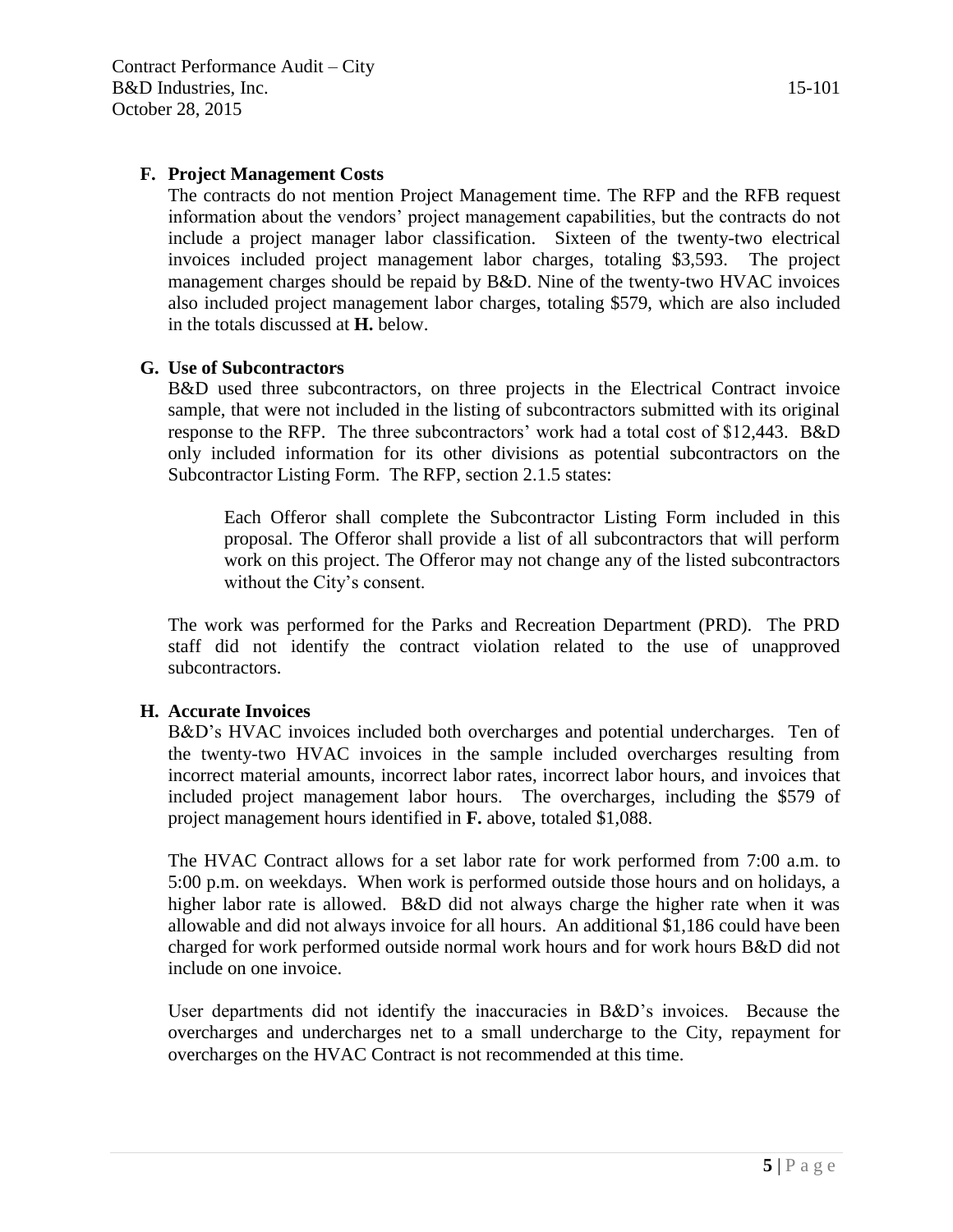#### **I. Invoice Requirements**

The Electrical and HVAC contracts specify required information that must be included on invoices to the City or on documents that accompany the invoices. B&D did not consistently meet the requirements, but the invoices were approved and paid by the City.

|                                          | <b>Number Missing</b><br>on Electrical | <b>Number Missing</b><br>on HVAC |
|------------------------------------------|----------------------------------------|----------------------------------|
| <b>Required Information Missing</b>      | <b>Invoices</b>                        | <b>Invoices</b>                  |
| <b>CRO</b> Number                        | 11 of 22                               | 20 of 22                         |
| City Work Order No.                      | 21 of 22                               | 17 of 22                         |
| <b>Service Time</b>                      | 21 of 22                               | 22 of 22                         |
| <b>Hourly Rate</b>                       | 11 of 21                               |                                  |
| Brief Description of Service & Materials | $\mathbf{\Omega}$                      | 1 of 22                          |
| Verification of Cost of Materials        | 17 of 19                               | 13 of 13                         |

#### **J. High Dollar Requirements**

PRD used B&D for electrical services on two projects with electrical costs in excess of \$50,000. The Electrical contract states that new or rehabilitation "Projects exceeding twenty-five thousand dollars (\$25,000) shall require a performance and material/labor bonds at 100% of the project cost to be provided by the Contractor on forms provided by the City." PRD's files for the projects did not include any evidence that the required bonds were provided by B&D. Performance and material/labor bonds reduce the City's risk on large projects.

City staff did not identify the issues of noncompliance with contract terms. In some cases, the City paid B&D more than necessary for work performed on the Electrical and HVAC Contracts. Additionally, allowing B&D to price materials using a different methodology may have restricted competition with the other vendors in the pools that complied with the contract terms.

#### RECOMMENDATIONS

DFAS and DMD should:

- Provide training to employees on the proper process and timing for issuing a CRO and ensuring it is set up under the correct contract.
- Provide documentation of DMD service request approval to the user department requesting service at DMD maintained facilities.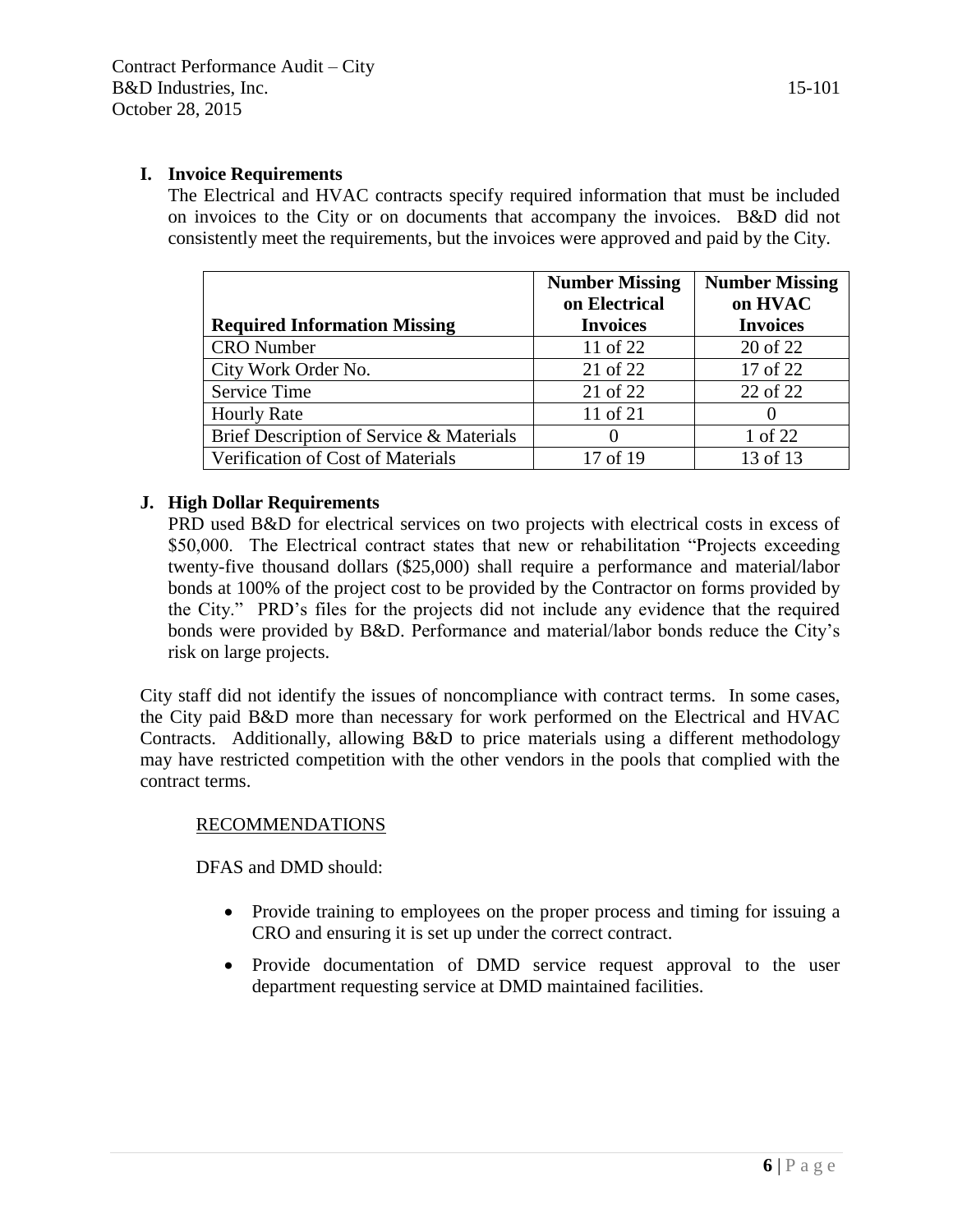|                            |  | refund from B&D for overcharges and work performed by unapproved |  |  |  |
|----------------------------|--|------------------------------------------------------------------|--|--|--|
| subcontractors as follows: |  |                                                                  |  |  |  |
|                            |  |                                                                  |  |  |  |

| <b>TOTAL</b>                                | \$23,936 |
|---------------------------------------------|----------|
| <b>Costs for Unapproved Sub-Contractors</b> | 12,443   |
| Overcharges for Project Management          | 3,593    |
| Overcharges due to quoted work              | \$7,900  |

- Review each contractual requirement in the On-Call Services RFP/RFBs and contracts to determine if each is necessary for the City to properly manage the contract, and delete any unnecessary requirements in future contracts.
- Include definitions of terms in future contracts to ensure there is common understanding of contractual requirements.
- Develop easy to read materials to assist user departments when using the On-Call Services contracts, such as definitions of terms, decision trees, listings or checklists of important requirements, labor rates and materials pricing, etc.

#### RESPONSE FROM DFAS AND DMD

*"As part of the ERP, Purchasing, PeopleSoft remediation project the DFAS Purchasing Division will be amending the Contract Release Order (CRO) business and system processes. Part of this project involves the implementation of an electronic approval process which will ensure the proper issuance of CROs. All end-users will be trained in issuing CROs and ensuring that the CRO is set-up under the correct contract.* 

*"DFAS Purchasing already provides this information to end-users but will remind end-users at its next scheduled Purchasing Liaison User Group (PLUG) meeting. In addition, DFAS Purchasing will post the information at its SharePoint website. Estimated Completion Date: April 2016.*

*"DFAS and DMD will evaluate methodologies for documenting DMD approval of service requests by user departments at DMD maintained facilities and will incorporate clear language in new contracts. Estimated Completion Date: November 2015.*

*"DMD, which is the most appropriate end-user of the B&D contract will request a refund from B&D for overcharges and work performed by unapproved subcontractors in the amount of \$23,936. Estimated Completion Date: November 2015.*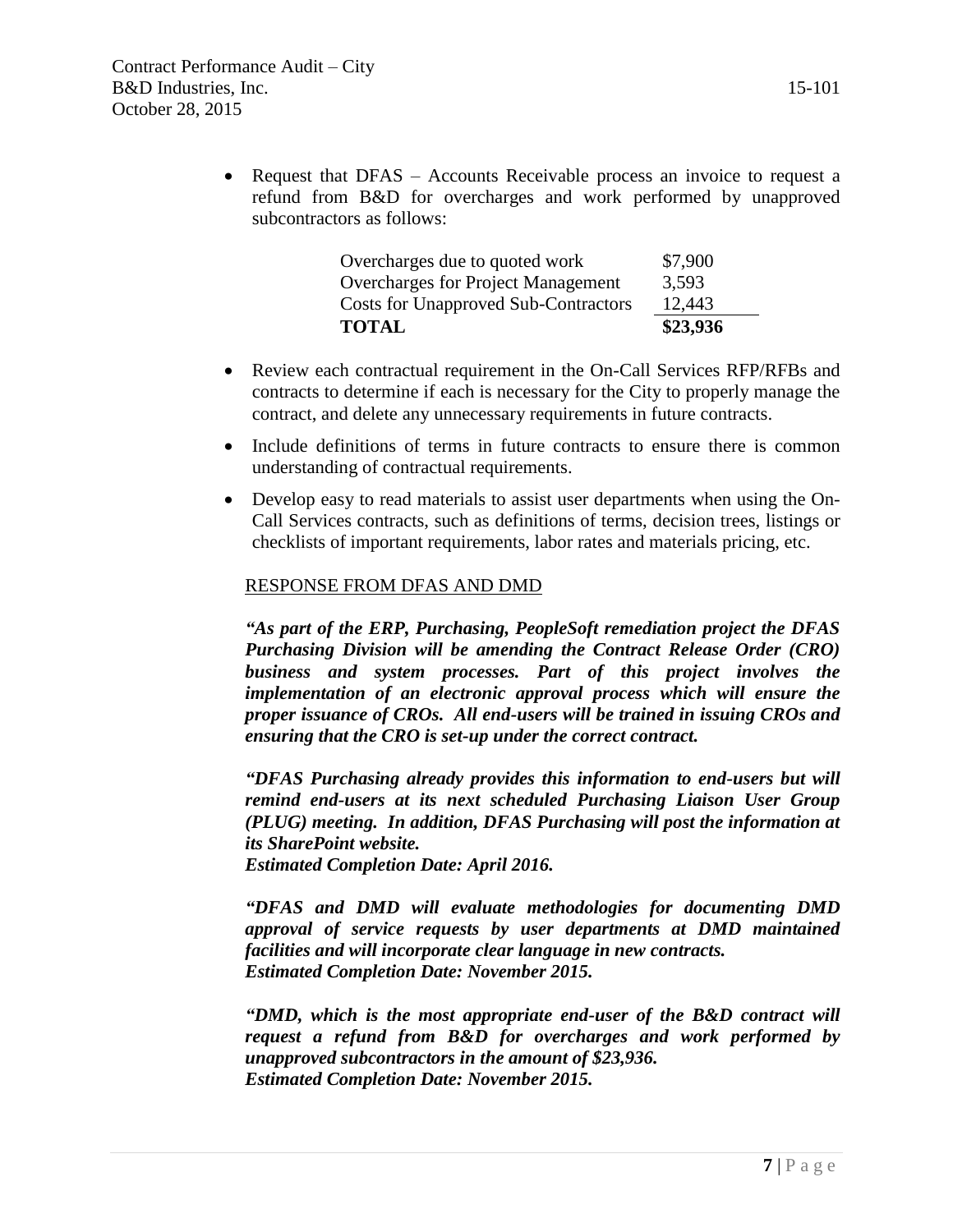*"Contractual requirement in the On-Call Services contracts will be reviewed to determine if each is necessary for the City to properly manage the contract, and delete any unnecessary requirements in future contracts. Estimated Completion Date: November 2015.*

*"Definitions of terms will be included in the new contract that is scheduled to be issued by the end of November 2015. Estimated Completion Date: November 2015.*

*"DFAS already provides instructions to end-users regarding the use of On-Call Services contracts, but will review the material to determine if changes can make it easier to understand. Estimated Completion Date: November 2015."*

#### 2. B&D EMPLOYEES HAVE THE REQUIRED SKILLS AND CERTIFICATIONS TO PERFORM THE WORK REQUIRED.

The Electrical and HVAC Contracts require licensed Journeyman electricians and HVAC professionals certified by the State of New Mexico and able to perform the contracted services for different City departments. B&D provided the current license information for each Journeyman identified as working on City projects. This information was verified with the State of New Mexico's Contractor Licensing website. Also, the apprentices used on electrical jobs were all verified as officially enrolled in a State licensed Apprentice program.

#### RECOMMENDATION

None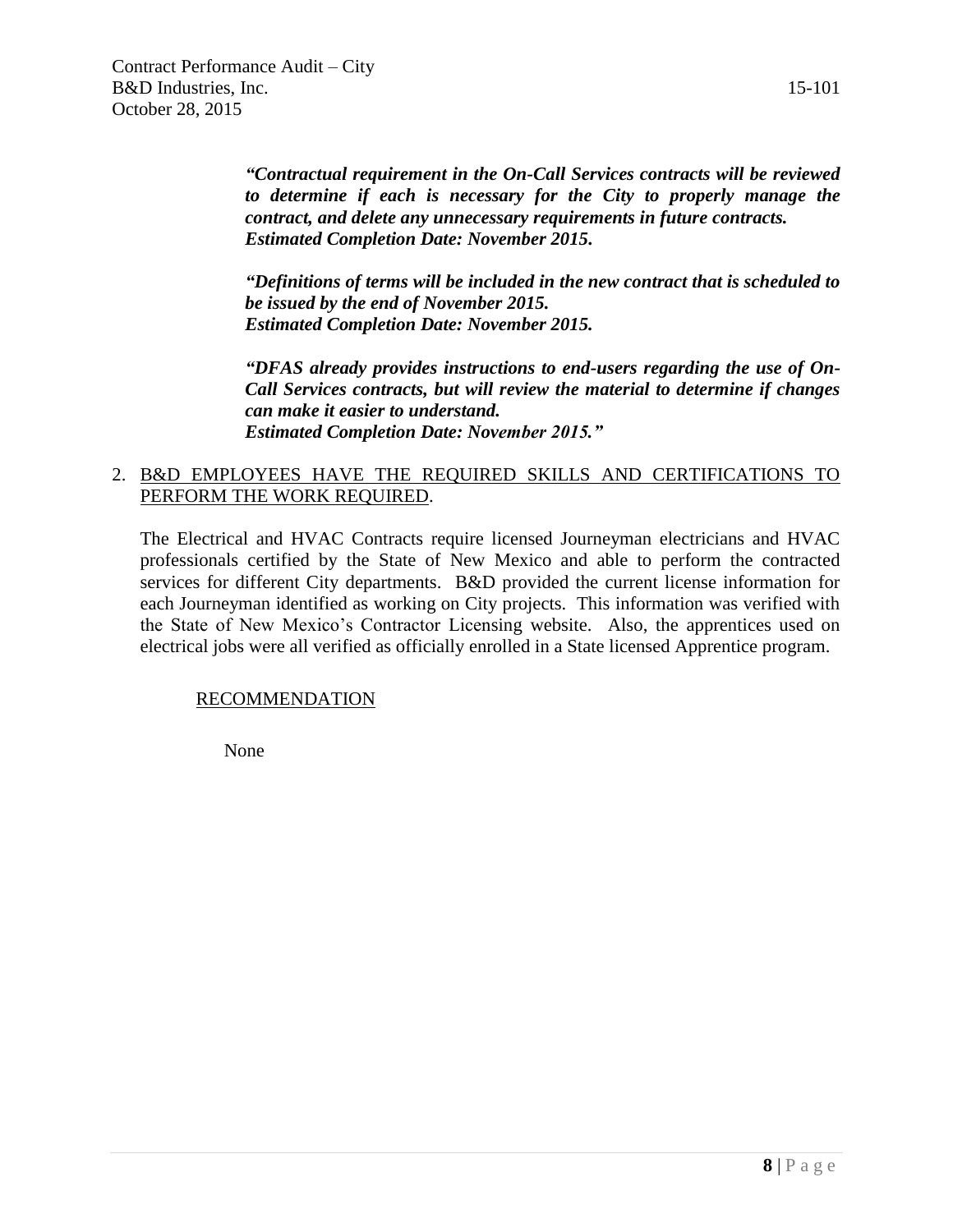#### **CONCLUSION**

Numerous contract requirements, which were not met by B&D, remained unnoticed by the City's user departments. As a result, the City was overcharged on some invoices, cost estimates were not consistently obtained prior to the performance of services, subcontractors performed work on City facilities without City approval, important information was not provided consistently or maintained by user departments, and the City's risk was not properly mitigated for large projects. Additionally, formal authorization to start work was not provided to B&D timely by City departments. DFAS-Purchasing and DMD should work together to provide information needed by City user departments to increase compliance with contract terms.

Throughout the audit, the DFAS-Purchasing and the DMD Facilities and Energy Management Division personnel were cooperative, involved and welcoming of the audit. Their time and assistance were greatly appreciated.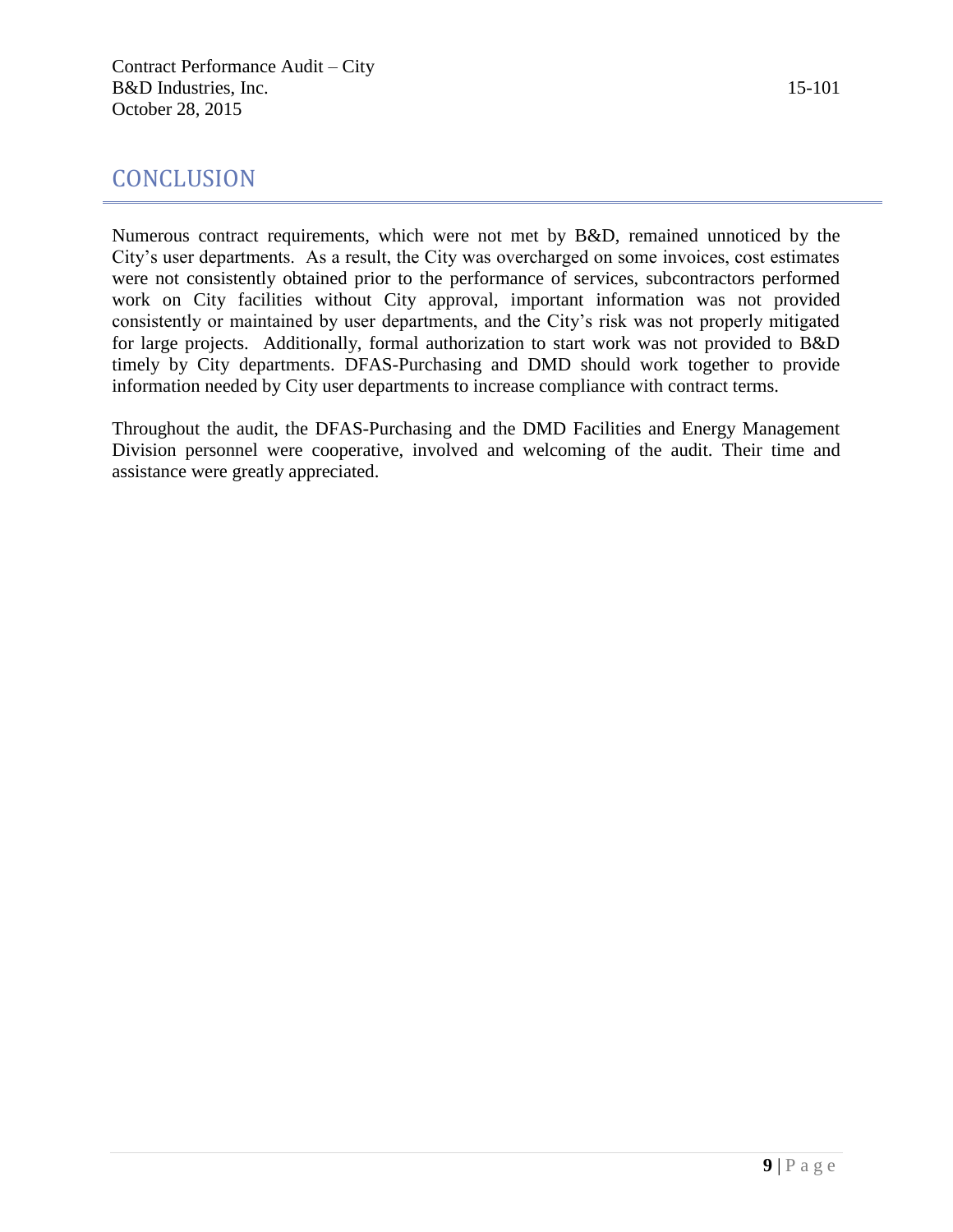\_\_\_\_\_\_\_\_\_\_\_\_\_\_\_\_\_\_\_\_\_\_\_\_\_\_\_\_\_\_\_\_\_\_\_\_

\_\_\_\_\_\_\_\_\_\_\_\_\_\_\_\_\_\_\_\_\_\_\_\_\_\_\_\_\_\_\_\_\_\_\_\_

Principal Auditor

REVIEWED:

Internal Audit Manager

#### REVIEWED and APPROVED: APPROVED FOR PUBLICATION**:**

Debra Yoshimura, CPA, CIA, CGAP Chairperson, Accountability in

Government Oversight Committee

\_\_\_\_\_\_\_\_\_\_\_\_\_\_\_\_\_\_\_\_\_\_\_\_\_\_\_\_\_\_\_\_\_\_\_\_ \_\_\_\_\_\_\_\_\_\_\_\_\_\_\_\_\_\_\_\_\_\_\_\_\_\_\_\_\_\_\_\_\_\_\_\_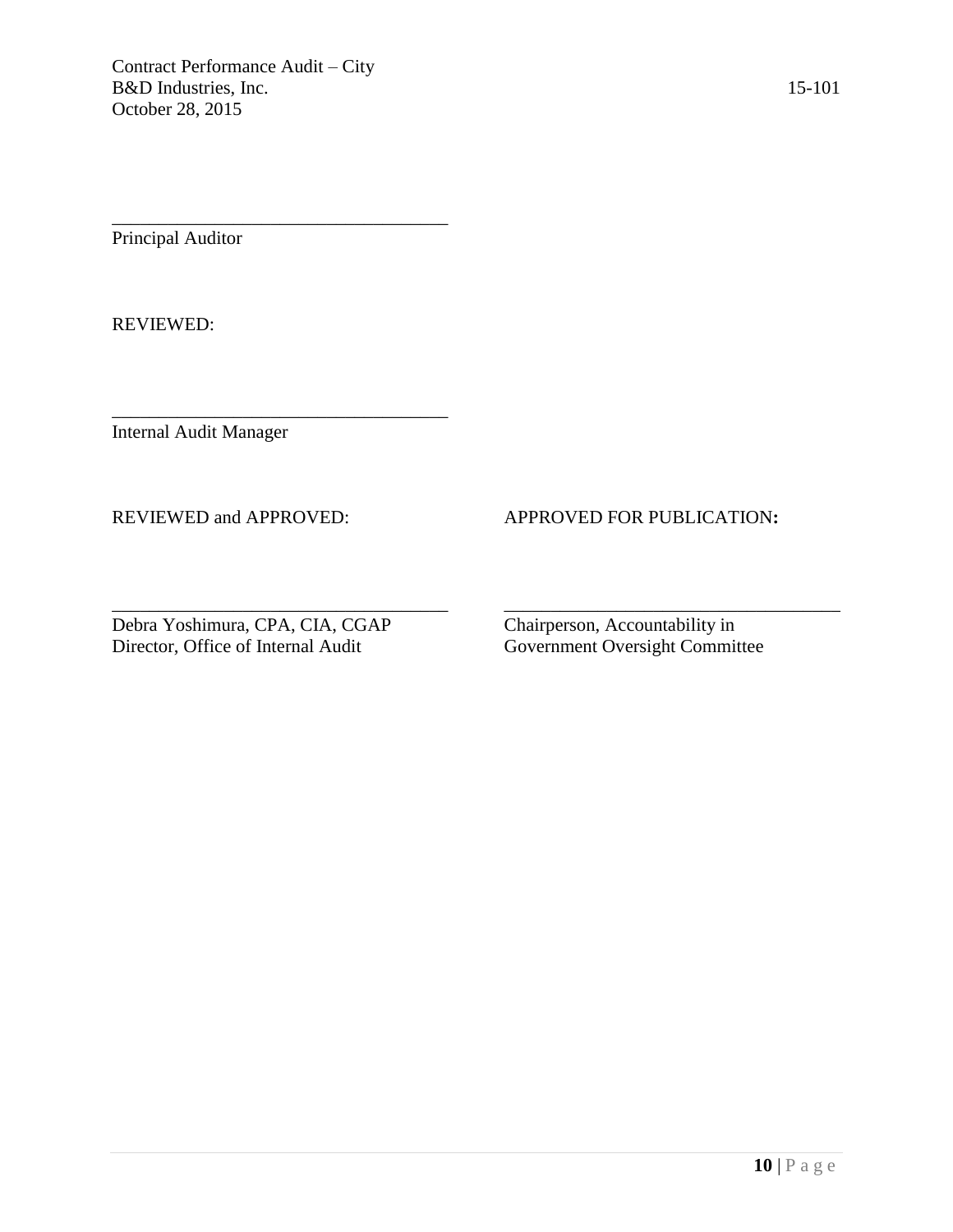#### **OBJECTIVES**

The objectives of the audit were to determine:

- Is B&D submitting all required information per the Electrical and HVAC On-Call contracts with their invoices for payment?
- Is B&D using employees with the required skills and certifications to perform the work as required by the Electrical and HVAC On-Call contracts?
- Is B&D submitting the correct charges for labor and materials for work performed as allowed by the Electrical and HVAC On-Call contracts?

#### SCOPE

The audit used two distinct populations: one population from the Electrical On-Call contract and one population from the HVAC On-Call contract. Our scope was limited to the objectives above for the 12 month audit period between July 1, 2013 and June 30, 2014, fiscal year (FY) 2014.

This report and its conclusions are based on information taken from a sample of transactions from the two populations and do not represent an examination of all related transactions and activities. The audit report is based on our examination of activities through the completion of fieldwork on June 30, 2015 and does not reflect events or accounting entries after that date.

We conducted this performance audit in accordance with generally accepted government auditing standards. Those standards require that we plan and perform the audit to obtain sufficient, appropriate evidence to provide a reasonable basis for our findings and conclusions based on our audit objectives. We believe that the evidence obtained provides a reasonable basis for our findings and conclusions based on our audit objectives.

#### METHODOLOGY

Methodologies used to accomplish the audit objectives include but are not limited to the following:

- Reviewing the B&D response to the Request for Proposal and the resulting Electrical On-Call Contract,
- Reviewing the B&D response to the Request for Bid and the resulting HVAC On-Call Contract,
- Testing a sample of Electrical On-Call invoices for contract requirements,
- Testing a sample of HVAC On-Call invoices for contract requirements,
- Testing B&D's compliance with licensing requirements under the Electrical and HVAC On-Call contracts,